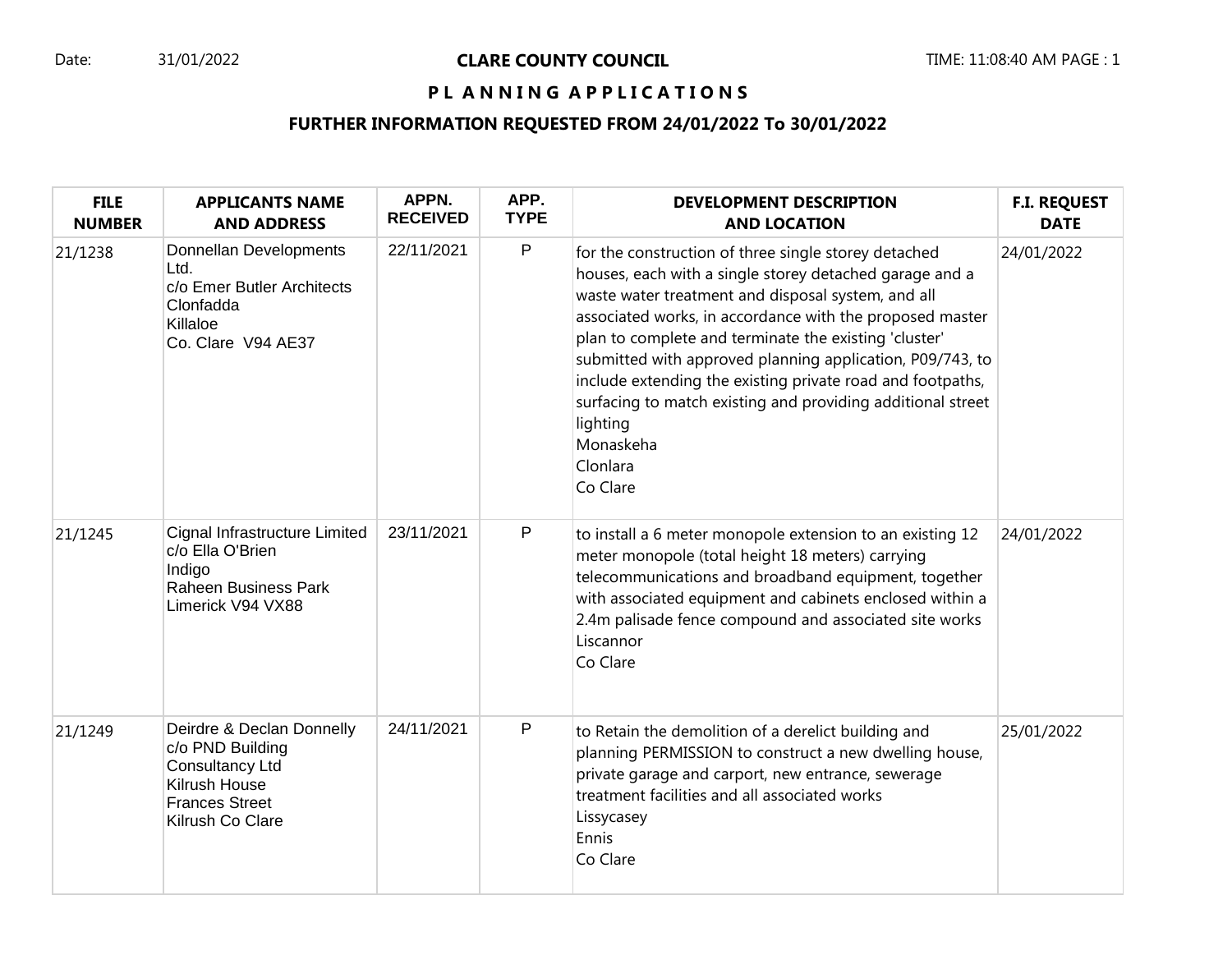### PL ANNING APPLICATIONS

# **FURTHER INFORMATION REQUESTED FROM 24/01/2022 To 30/01/2022**

| 21/1254 | <b>Howard Konick</b><br>Derrycragg<br>Knockatoo Mountain<br>Gort<br>Co Galway H91 DCF6           | 25/11/2021 | P | for the development which will consist of the provision of $ 27/01/2022 $<br>a new entrance to the adjacent fields with a gate recessed<br>8m from the edge of the road and a graveled access road<br>3m wide and 100m in length into the fields<br>Fahy Townland<br>Drumandoora<br>Co Clare                                 |            |
|---------|--------------------------------------------------------------------------------------------------|------------|---|------------------------------------------------------------------------------------------------------------------------------------------------------------------------------------------------------------------------------------------------------------------------------------------------------------------------------|------------|
| 21/1255 | Eugene Flanagan<br>c/o Jamie Vaughan Design<br>Deerpark West<br>Ennistymon<br>Co. Clare V95 Y925 | 25/11/2021 | P | to construct a dwelling house, garage, waste water<br>treatment system, entrance from public road and all<br>associated site works<br>Carrowntedaun<br>Lahinch<br>Co Clare                                                                                                                                                   | 27/01/2022 |
| 21/1259 | Kieran Kelly<br>c/o P. Coleman & Associates<br>5 Bank Place<br>Ennis<br>Co Clare V95 HW27        | 25/11/2021 | P | for (a) construction of shed for storage of commercial<br>vehicles and light repair works, (b) waste water treatment<br>system and percolation area, (c) bored well, (d) upgrade<br>entrance/exit and access road, (e) all ancillary site works<br>and (f) RETAIN grav<br>Cragard/Curraderra<br><b>Barefield</b><br>Co Clare | 27/01/2022 |
| 21/1261 | Eimear Conway<br>c/o Michael Duffy<br>1 Clos na hEaglaise<br>Kilfenora<br>Co Clare               | 25/11/2021 | P | to construct a dwelling with a garage including a<br>wastewater treatment system and associated groundworks<br>Slievedooley<br>Labasheeda<br>Co Clare                                                                                                                                                                        | 27/01/2022 |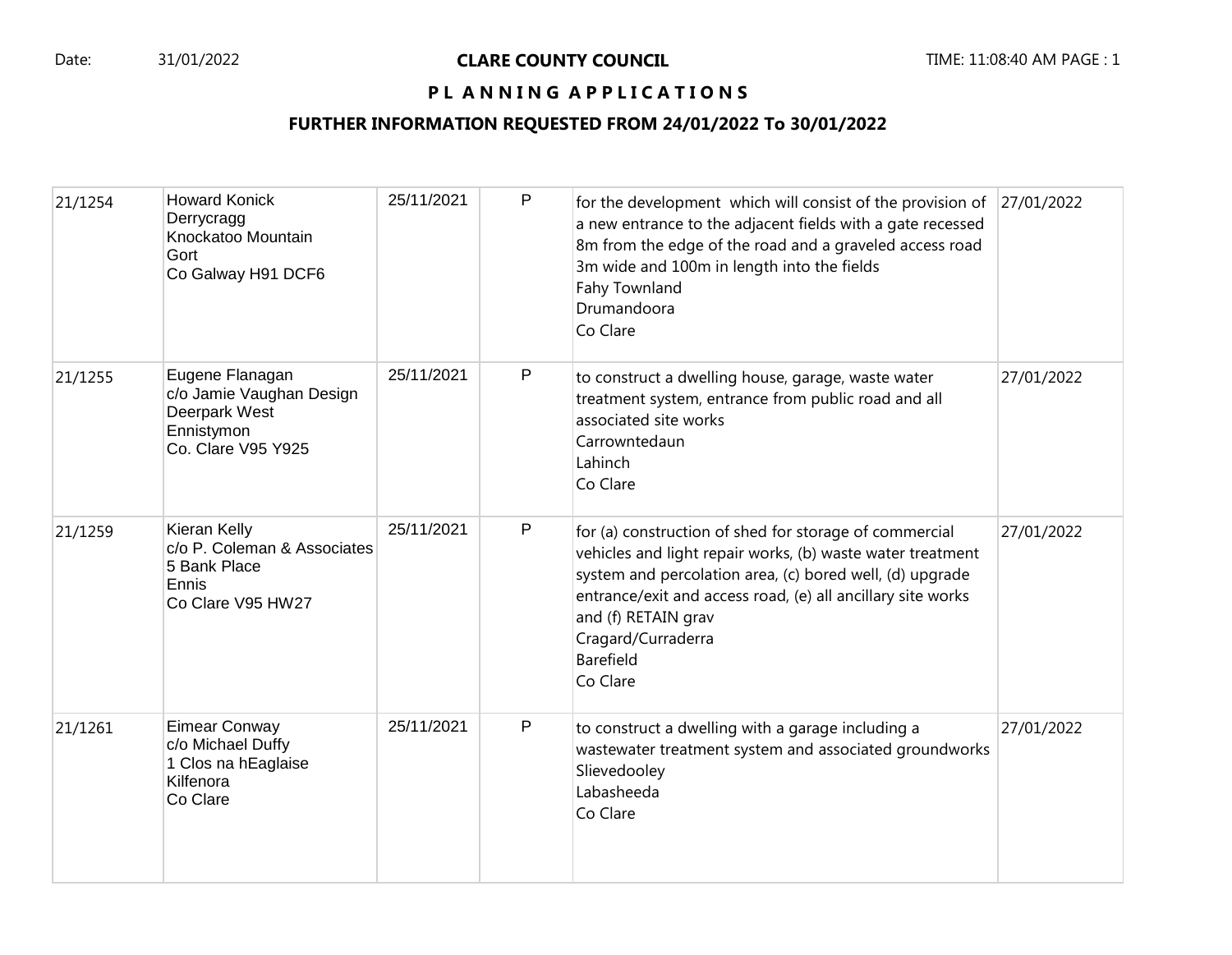### PL ANNING APPLICATIONS

# **FURTHER INFORMATION REQUESTED FROM 24/01/2022 To 30/01/2022**

| 21/1262 | Colm Fitzgerald<br>2 Ballybeg<br>Ennis<br>Co Clare<br>V95 D8P7                               | 26/11/2021 | R            | of as constructed domestic garage as previously permitted 27/01/2022<br>under planning application reference 19/455<br>Ballybeg<br>Ennis<br>Co Clare                                                                           |            |
|---------|----------------------------------------------------------------------------------------------|------------|--------------|--------------------------------------------------------------------------------------------------------------------------------------------------------------------------------------------------------------------------------|------------|
| 21/1264 | Joe & Margaret Halley<br>c/o Michael Begley<br>Clonlara<br>Co Clare                          | 26/11/2021 | R            | of as constructed: dwelling house, garage, waste water<br>treatment system, percolation area, entrance, site<br>boundaries and all associated site works<br>Dromintobin South<br>Clonlara<br>Co Clare                          | 27/01/2022 |
| 21/1295 | Orla O'Gorman<br>c/o Noel Kerley Architects<br>6 The Crescent<br>Limerick<br><b>V94 N88X</b> | 06/12/2021 | $\mathsf{P}$ | for the construction of a private dwelling house, detached<br>garage, wastewater treatment system with percolation<br>area, recessed site entrance and all ancillary site works<br>Knockalisheen Road,<br>Meelick,<br>Co Clare | 27/01/2022 |
| 21/1266 | Gearoid O'Connell<br>c/o Padraig Hogan<br>Tiermaclane<br>Ennis<br>Co Clare                   | 26/11/2021 | P            | to construct a new dwelling house and garage complete<br>with a new entrance, sewage treatment system and<br>ancillary works<br>Blean<br>Kildysart<br>Co Clare                                                                 | 28/01/2022 |

#### **\*\*\* CONTROL REPORT \*\*\***

Approval : 0